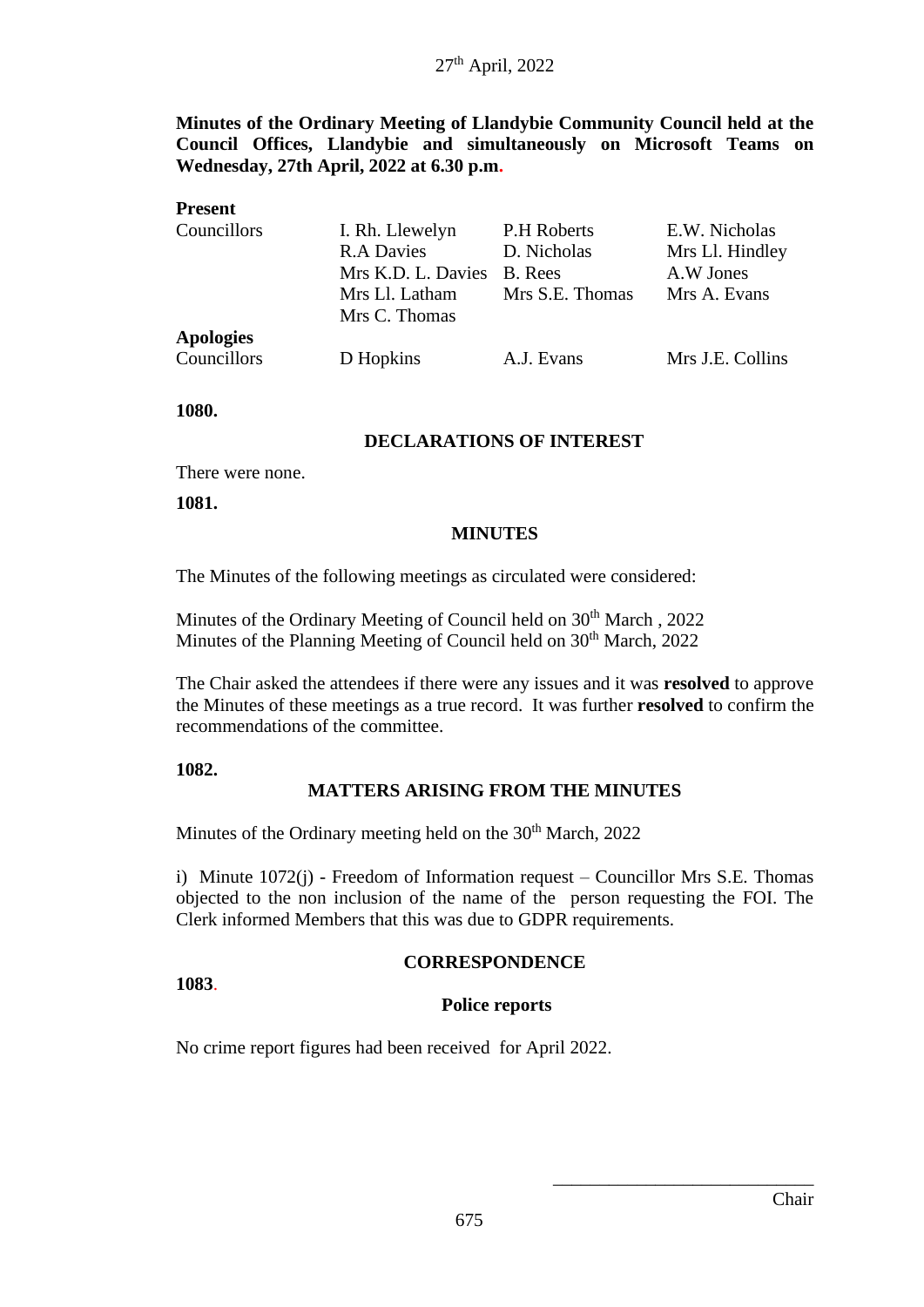#### **1084.**

### **The Mid and West Wales Fire and Rescue Authority**

The Mid and West Wales Fire and Rescue Authority Strategic Plan 2022-2027 and Annual Business Improvement Plan 2022/2023 had been published. It was **resolved** to note the item of correspondence.

### **1085.**

### **Tree Preservation Order**

A formal notice had been received from Carmarthenshire County Council informing Members that a Tree Preservation Order had been made on 3 Oak Trees to the rear of 30-34 Pentregwenlais Road, Llandybie. The order is provisional and will continue in force on this basis for a period of 6 months or until the order is confirmed by the Council. Any observations needs to be submitted to the County Council by the  $5<sup>th</sup>$  of May, 2022.

#### **1086.**

### **GILFACH IAGO**

There had been no further update received from Carmarthenshire County Council.

**1087.**

### **CLERK'S REPORT**

### **) Rights of Way**

### **i) Footpath 51/18 at Saron**

This footpath had never been on the Community Council annual maintenance contract but had recently become difficult to negotiate due to fallen trees and low hanging branches blocking the path. Dynevor Tree Services had been asked to clear the path and to remove all obstacles to allow easier passage for walkers. The work had been satisfactorily completed at a cost of £420 and paid with the agreement of the Chair.

### **(ii) Annual maintenance contracts – Rights of Way network**

Five contractors had been asked to tender but only two had been returned. The tenders had been opened by the Clerk, Administration Officer and Chair on the  $20<sup>th</sup>$ April, 2022. All nine contracts had been awarded to Dynevor Tree Services at a total cost of £3285 excluding VAT. There were no corrections for the tenders received and the accepted contractor had been duly notified so that the work could commence as soon as possible.

It was **resolved** to approve the award of the contracts.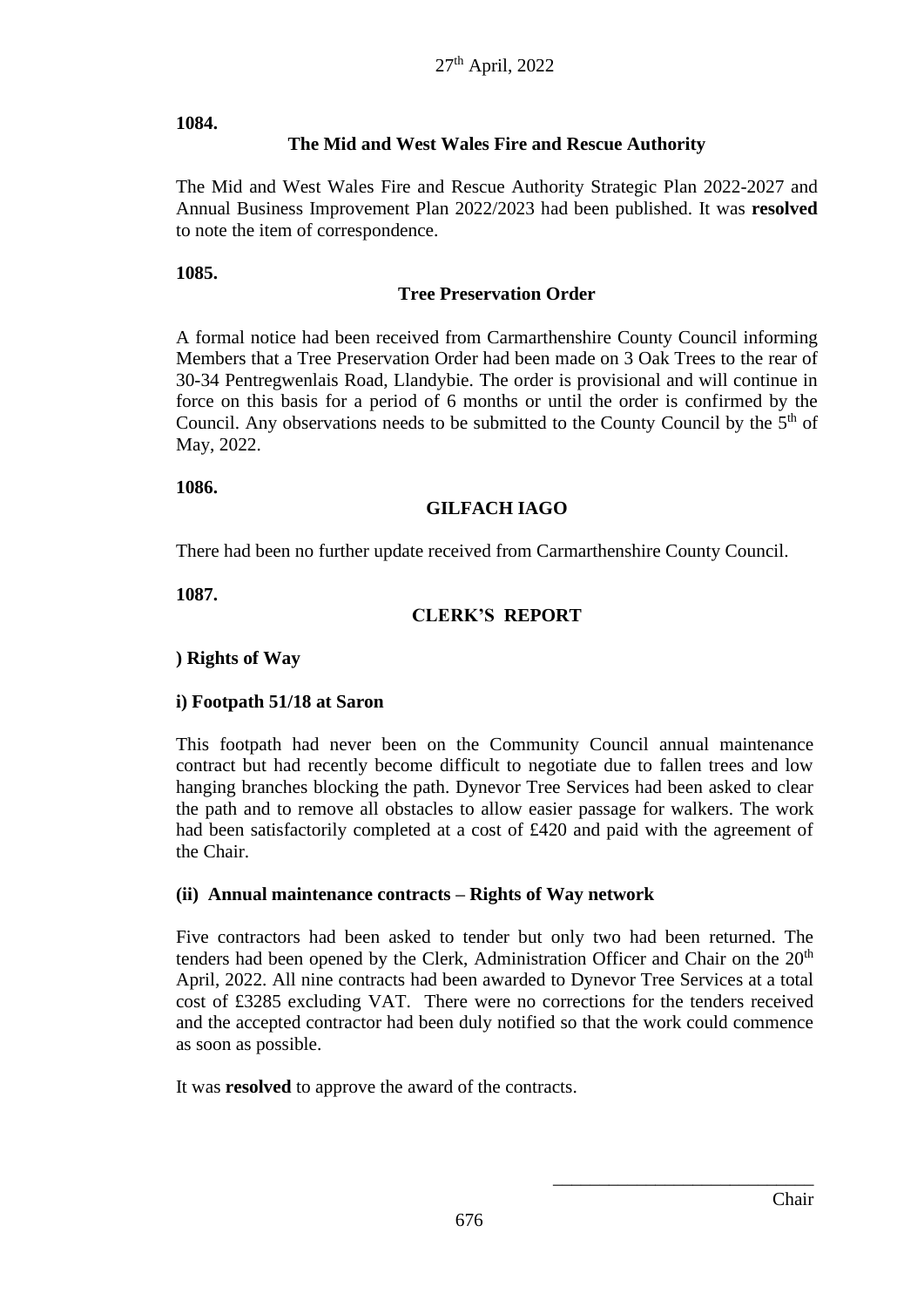### **b) Bonllwyn Park**

The replacement of two items of equipment and resurfacing of the substandard wet pour had been agreed as a Community Development project for 2022/2023. Bonllwyn park had been recently classed as medium risk due to the poor standard of wet pour surfacing and rot in the toddler play unit. The Clerk had asked for three quotations and it was **resolved** that the contract be awarded to Sunshine Playgrounds Ltd for £19999.99 plus VAT.

### **c) Payroll renewal software**

Annual renewal of the licence agreement for the use of Brightpay as the Council's payroll system has been made with the agreement of the Chair. The invoice of £169 plus VAT has been paid.

### **d) Equipment for Hybrid meetings**

A new Polycom Studio audio/video soundbar and router had been purchased from Comcen Computer Supplies Ltd at a cost of £725 plus VAT to allow the Council to comply with The Local Government and Elections (Wales) Act 2021, which states that it must take reasonable steps to allow meetings to be held from multiple locations. The purchase had been made following a number of test sessions and site visits with the vendors, and agreed following a discussion with the Chair. The facilities had been made available for the last Full Council and had worked well with positive feedback from the Members present.

The equipment requires a WIFI connection via the router and the Clerk had arranged a new 18 month Vodafone sim only contract at £20 per month, following an initial payment of £27.74 to cover part of March 2022. The contract could not be taken out in the Council's name as it required a debit card facility to set up the contract and so it will operate in the Clerk's name with a reimbursement claim submitted for repayment. The contract, is transferable, should the Clerk leave office.

It was **resolved** to approve the purchase and new contract arrangement.

### **e) Retail, Leisure and Hospitality Rates Relief scheme 2022/2023**

A 50% rate relief discount on the rates due for the Llandybie Bowls and Tennis pavilion had been successfully applied for the financial year 2022/2023. This will reduce the amount due to £1043.25.

### **f) Bench at Heol Ddu**

Three quotations for a street tough finish pedestal bench and fixings had been obtained and the order placed with Streetmaster UK Ltd of Ystradgynlais at a cost of £326.34 plus carriage and VAT. The Clerk will arrange for a local contractor to securely fix the bench to the concrete base.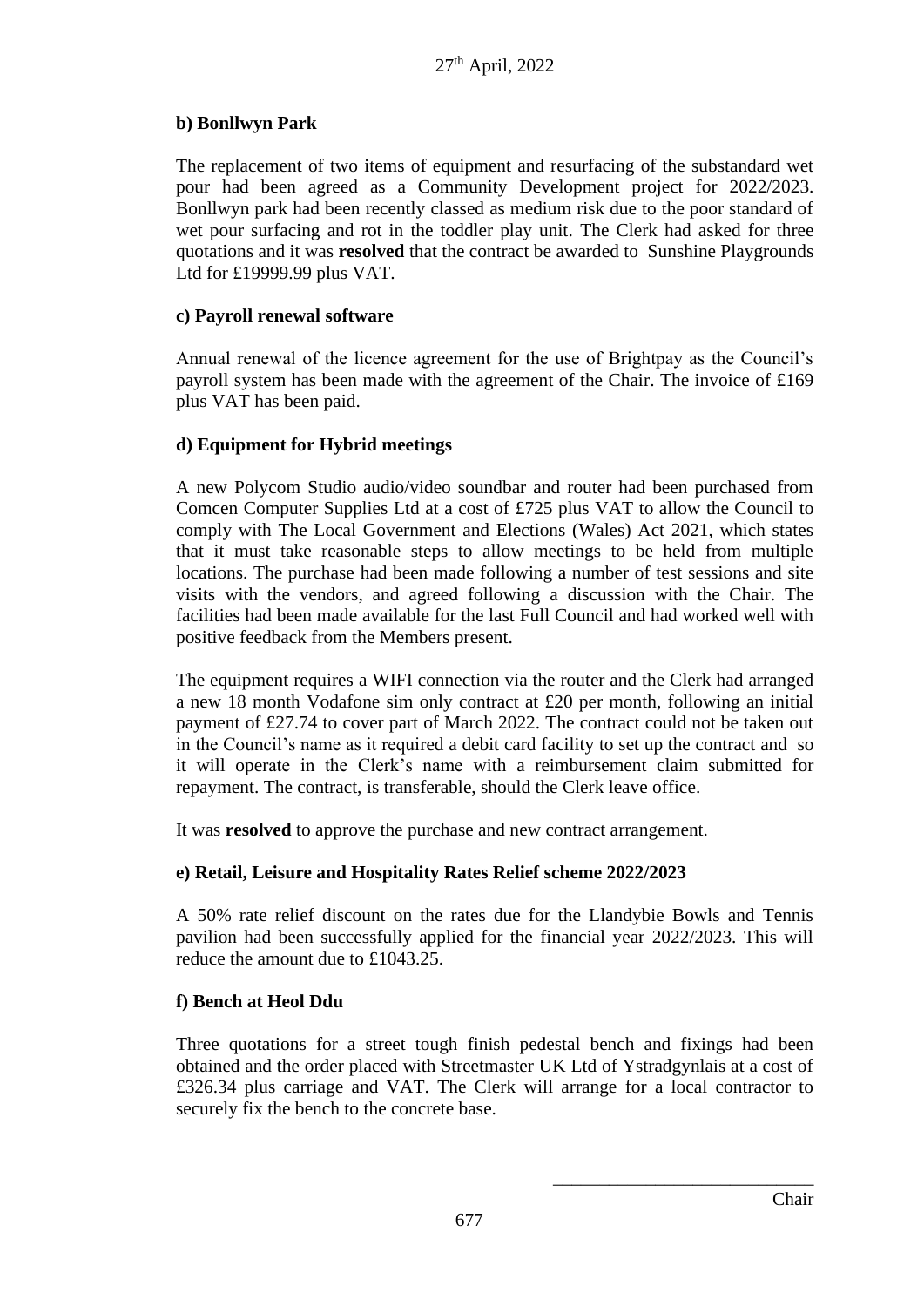### **g) Microsoft Outlook 365**

Annual subscription for 21 council users had been received from Morgan and Morgan for £1134.00 plus VAT. It was **resolved** to pay the item.

### **h) Grass cutting at Gorsddu**

The Clerk had asked J T Services to continue with the grass cutting of this area of land for the months of April to October at a cost of £40 per cut. It was **resolved** to approve the contract.

### **1088.**

### **FINANCIAL MATTERS**

### **(i) Payment of accounts**

The following invoices had been received in April 2022 and been paid after discussion with the Chair.

| 5821         | Thesaurus<br>Software Ltd          | Renewal of annual Brightpay payroll<br>licence for $2022/2023$              | £202.80          |
|--------------|------------------------------------|-----------------------------------------------------------------------------|------------------|
| 5824         | <b>EDF</b>                         | Penygroes park – March 2022                                                 | 14.48            |
| 5829<br>5831 | EDF<br>Information<br>Commissioner | Llandybie Bowls shed – March 2022<br>Annual data protection fee             | £23.68<br>£40.00 |
| 5836         | <b>Dynevor</b> Tree<br>Services    | $FP 51/18$ at Saron – clearance of fallen<br>trees and low hanging branches | £420.00          |

The following invoiced had also been received :-

| 5822 | Carmarthenshire           | of Office and Chamber<br>Rates     | £1926.00 |
|------|---------------------------|------------------------------------|----------|
|      | <b>County Council</b>     | 2022/2023                          |          |
| 5823 | <b>JEMS</b> Environmental | Water hygiene- March 2022          | £281.26  |
|      | Ltd                       |                                    |          |
| 5825 | <b>Comcen Computer</b>    | Audio/ video soundbar and router   | £870.00  |
|      | Supplies Ltd              |                                    |          |
| 5826 | S Griffith                | Salary for April 2022 and use of   | £2366.37 |
|      |                           | home as office allowance           |          |
| 5827 | R Thomas                  | Salary for April 2022 and use of   | £676.31  |
|      |                           | home as office allowance           |          |
| 5828 | <b>HMRC</b>               | April 2022                         | £1051.00 |
| 5830 | <b>Martin Davies</b>      | <b>Translation of Minutes</b>      | £184.65  |
| 5832 | Smiths of Derby           | Annual service of Cilyrychen clock | £291.60  |
| 5833 | Morgan and Morgan         | Stationery                         | £169.69  |
| 5834 | Morgan and Morgan         | Stationery                         | £23.46   |
| 5835 | Carmarthenshire           | Rates of Llandybie Bowls<br>and    | £1043.25 |
|      | <b>County Council</b>     | tennis pavilion 2022/2023          |          |
|      |                           |                                    |          |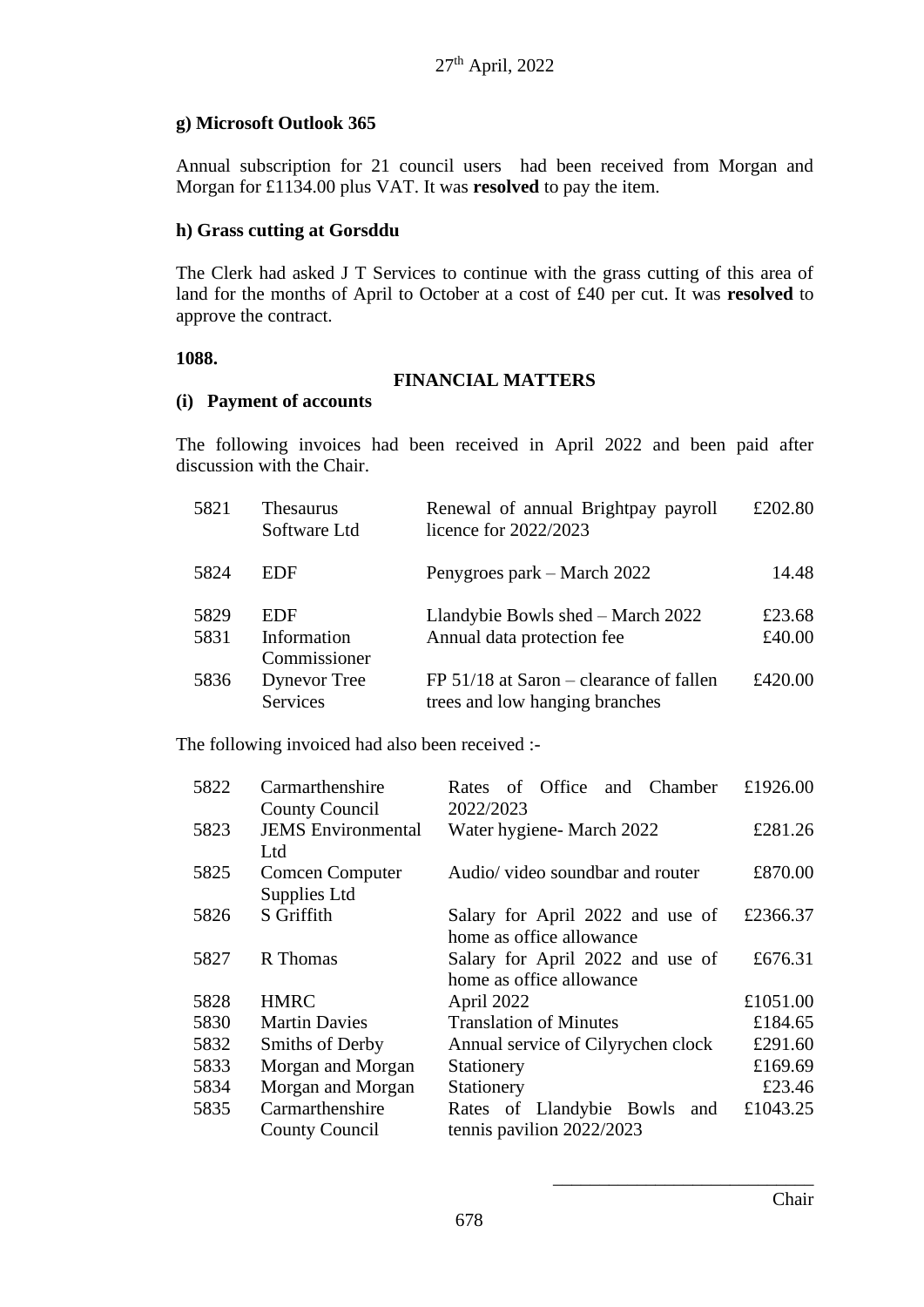| 5837 | <b>Martin Davies</b>                                          | Translation of Chairman's remarks<br>for annual report $2021/2022$                                | £32.35   |
|------|---------------------------------------------------------------|---------------------------------------------------------------------------------------------------|----------|
| 5838 | J T Services                                                  | Opening and closing<br>public<br>conveniences for April 2022, and<br>two cuts of grass at Gorsddu | £980.00  |
| 5839 | BT $15\frac{1}{4}\frac{22 - 14}{7/22}$ Clerk's telephone bill |                                                                                                   | £139.69  |
| 5840 | Morgan and Morgan                                             | Annual Outlook 365 subscription<br>17/4/22-16/4/23                                                | £1360.80 |

Members **resolved** to approve the payments and to retrospectively approve the payments agreed by the Chair.

# **(ii) Monthly monitoring of the budget - April 1/4/21 to 31/3/22**

| 2020/21         |                   |                               |
|-----------------|-------------------|-------------------------------|
| <b>Estimate</b> | <b>Actual YTD</b> |                               |
| £               | £                 |                               |
| 180,000         | 180,000           | Precept                       |
| 150             | 18                | Interest: Lloyds              |
| 400             | 201               | Interest: investment accounts |
| 3000            | 3,000             | Rights of way                 |
|                 |                   |                               |
|                 | 13,274            | Section 106                   |
| 4700            | 2,350             | Hire Agreements               |
|                 | 1,776             | Rates refund                  |
| 188,250         | 200,619           |                               |
|                 |                   |                               |
|                 |                   |                               |
| 45,889          | 46,159            | Staffing                      |
| 17,650          | 10,437            | Premises                      |
|                 |                   |                               |
| 4,750           | 3,032             | <b>Office Services</b>        |
|                 |                   |                               |
| 3,100           |                   | 270 Member costs              |
| 10,000          | 4,126             | Services and Subscriptions    |
|                 |                   |                               |
|                 | 9,130             | Section 137                   |
| 18,000          |                   | Payments under other          |
|                 | $\boldsymbol{0}$  | powers                        |
|                 |                   |                               |
|                 |                   |                               |
|                 | 850               | Public open spaces            |
|                 | 4,350             | Village halls                 |
|                 |                   |                               |
|                 | 4,100             | Burial grounds                |
|                 | 6,230             | Rights of way - maintenance   |
|                 |                   |                               |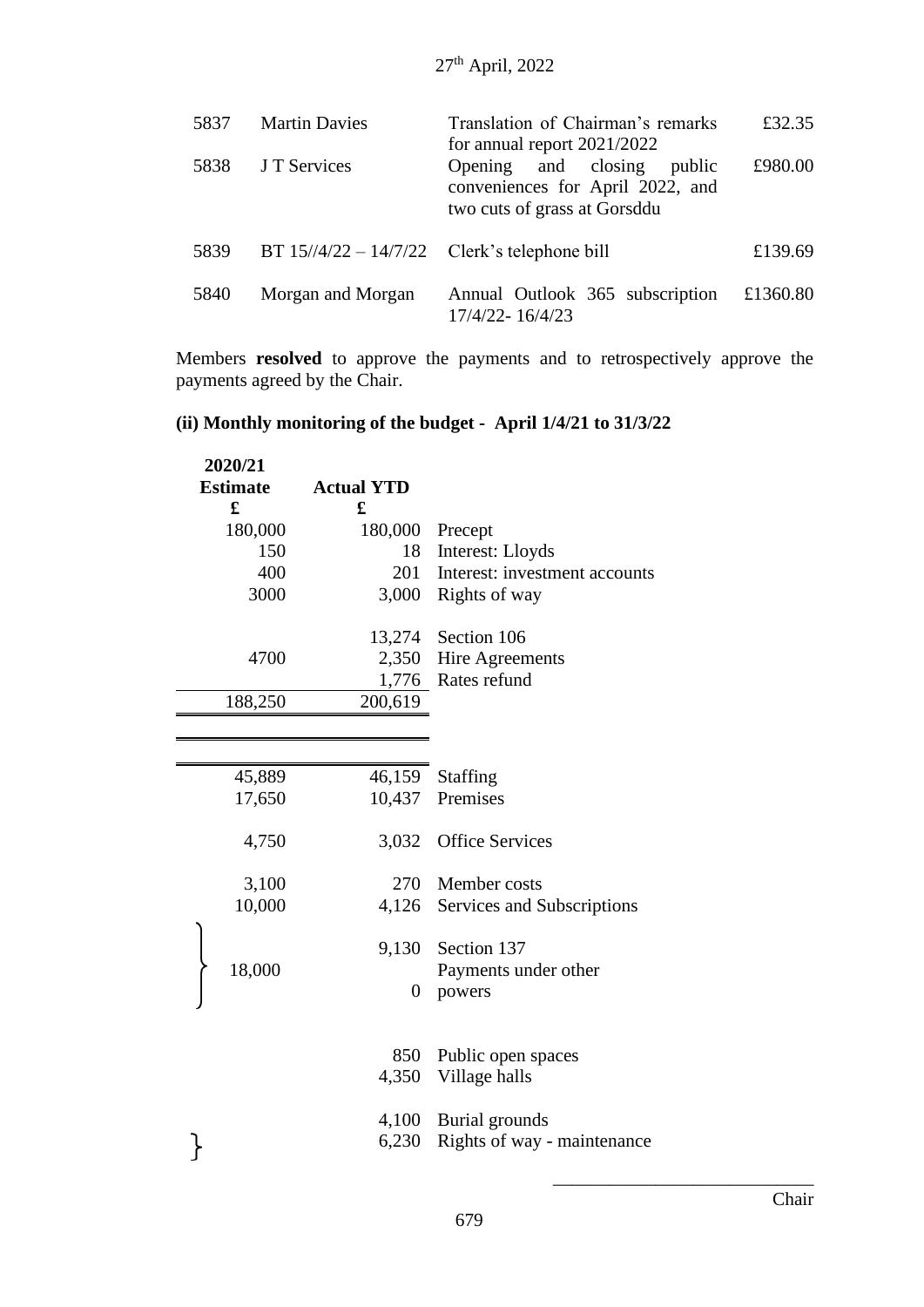| 10,000           | 0            | Rights of way - improvement     |
|------------------|--------------|---------------------------------|
| 28,000           | 26,438       | Grass cutting/litter/facilities |
| 50,000           | 35,688       | Park repairs and replacement    |
|                  | $\rm 0^-$    | Public lighting - energy        |
|                  |              | Public lighting -               |
| 8,500            | 0            | improvement                     |
| 28,000           | 5,524        | Community development           |
|                  |              | Public                          |
| 13,000           |              | 10,015 conveniences             |
| 236,889          | 129,833      |                                 |
|                  |              |                                 |
|                  |              |                                 |
|                  |              | <b>Balance for the year</b>     |
|                  | 34,270       | (period)                        |
|                  | 311,004      | b/f                             |
| $\boldsymbol{0}$ | 345,274      | c/f                             |
|                  |              | Cash and                        |
|                  | 339,200      | investments                     |
|                  |              |                                 |
|                  | 6,074        | Debtors                         |
|                  |              |                                 |
|                  | 0<br>345,274 | Creditors                       |

The Chair invited questions or comments. Members **resolved** to approve the accounts as above. The Chair thanked the Clerk for his report.

### **(iii) Cash reconciliation for March 2022**

Councillor D. Nicholas had undertaken a full and satisfactory review of the Cash Book on the 4th April, 2022. There had been no issues to report.

#### **(iv) To approve the financial report for 2021--22**

The Clerk distributed copies of the financial report for the year ending 31st March 2022 which would be presented to the Internal Auditor.

The Chair invited questions or comments on the report. There were none.

The Chair thanked the Clerk for his report.